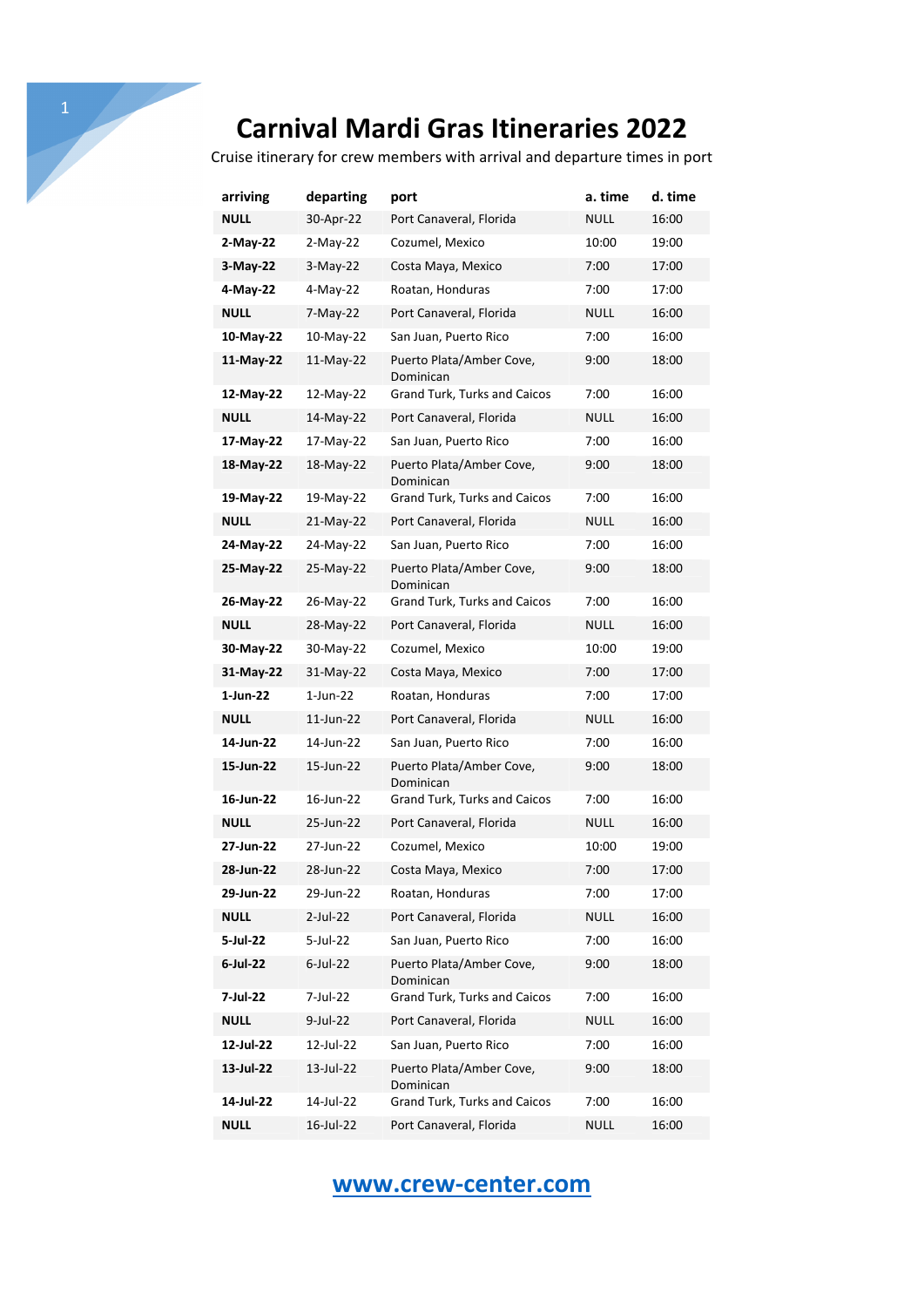## **Carnival Mardi Gras Itineraries 2022**

Cruise itinerary for crew members with arrival and departure times in port

| 19-Jul-22   | 19-Jul-22   | San Juan, Puerto Rico                 | 7:00        | 16:00 |
|-------------|-------------|---------------------------------------|-------------|-------|
| 20-Jul-22   | 20-Jul-22   | Puerto Plata/Amber Cove,<br>Dominican | 9:00        | 18:00 |
| 21-Jul-22   | 21-Jul-22   | Grand Turk, Turks and Caicos          | 7:00        | 16:00 |
| <b>NULL</b> | 23-Jul-22   | Port Canaveral, Florida               | <b>NULL</b> | 16:00 |
| 25-Jul-22   | 25-Jul-22   | Cozumel, Mexico                       | 10:00       | 19:00 |
| 26-Jul-22   | 26-Jul-22   | Costa Maya, Mexico                    | 7:00        | 17:00 |
| 27-Jul-22   | 27-Jul-22   | Roatan, Honduras                      | 7:00        | 17:00 |
| <b>NULL</b> | 30-Jul-22   | Port Canaveral, Florida               | NULL        | 16:00 |
| 2-Aug-22    | 2-Aug-22    | San Juan, Puerto Rico                 | 7:00        | 16:00 |
| 3-Aug-22    | 3-Aug-22    | Puerto Plata/Amber Cove,<br>Dominican | 9:00        | 18:00 |
| 4-Aug-22    | 4-Aug-22    | Grand Turk, Turks and Caicos          | 7:00        | 16:00 |
| NULL        | $6$ -Aug-22 | Port Canaveral, Florida               | <b>NULL</b> | 16:00 |
| 9-Aug-22    | 9-Aug-22    | San Juan, Puerto Rico                 | 7:00        | 16:00 |
| 10-Aug-22   | 10-Aug-22   | Puerto Plata/Amber Cove,<br>Dominican | 9:00        | 18:00 |
| 11-Aug-22   | 11-Aug-22   | Grand Turk, Turks and Caicos          | 7:00        | 16:00 |
| <b>NULL</b> | 13-Aug-22   | Port Canaveral, Florida               | <b>NULL</b> | 16:00 |
| 16-Aug-22   | 16-Aug-22   | San Juan, Puerto Rico                 | 7:00        | 16:00 |
| 17-Aug-22   | 17-Aug-22   | Puerto Plata/Amber Cove,<br>Dominican | 9:00        | 18:00 |
| 18-Aug-22   | 18-Aug-22   | Grand Turk, Turks and Caicos          | 7:00        | 16:00 |
| NULL        | 20-Aug-22   | Port Canaveral, Florida               | NULL        | 16:00 |
| 22-Aug-22   | 22-Aug-22   | Cozumel, Mexico                       | 10:00       | 19:00 |
| 23-Aug-22   | 23-Aug-22   | Costa Maya, Mexico                    | 7:00        | 17:00 |
| 24-Aug-22   | 24-Aug-22   | Roatan, Honduras                      | 7:00        | 17:00 |
| <b>NULL</b> | 27-Aug-22   | Port Canaveral, Florida               | NULL        | 16:00 |
| 30-Aug-22   | 30-Aug-22   | San Juan, Puerto Rico                 | 7:00        | 16:00 |
| 31-Aug-22   | 31-Aug-22   | Puerto Plata/Amber Cove,<br>Dominican | 9:00        | 18:00 |
| 1-Sep-22    | 1-Sep-22    | Grand Turk, Turks and Caicos          | 7:00        | 16:00 |
| NULL        | 3-Sep-22    | Port Canaveral, Florida               | <b>NULL</b> | 16:00 |
| 6-Sep-22    | $6-Sep-22$  | San Juan, Puerto Rico                 | 7:00        | 16:00 |
| 7-Sep-22    | 7-Sep-22    | Puerto Plata/Amber Cove,<br>Dominican | 9:00        | 18:00 |
| 8-Sep-22    | 8-Sep-22    | Grand Turk, Turks and Caicos          | 7:00        | 16:00 |
| <b>NULL</b> | 10-Sep-22   | Port Canaveral, Florida               | <b>NULL</b> | 16:00 |
| 13-Sep-22   | 13-Sep-22   | San Juan, Puerto Rico                 | 7:00        | 16:00 |
| 14-Sep-22   | 14-Sep-22   | Puerto Plata/Amber Cove,<br>Dominican | 9:00        | 18:00 |
| 15-Sep-22   | 15-Sep-22   | Grand Turk, Turks and Caicos          | 7:00        | 16:00 |
| <b>NULL</b> | 17-Sep-22   | Port Canaveral, Florida               | <b>NULL</b> | 16:00 |
| 19-Sep-22   | 19-Sep-22   | Cozumel, Mexico                       | 10:00       | 19:00 |

#### **www.crew-center.com**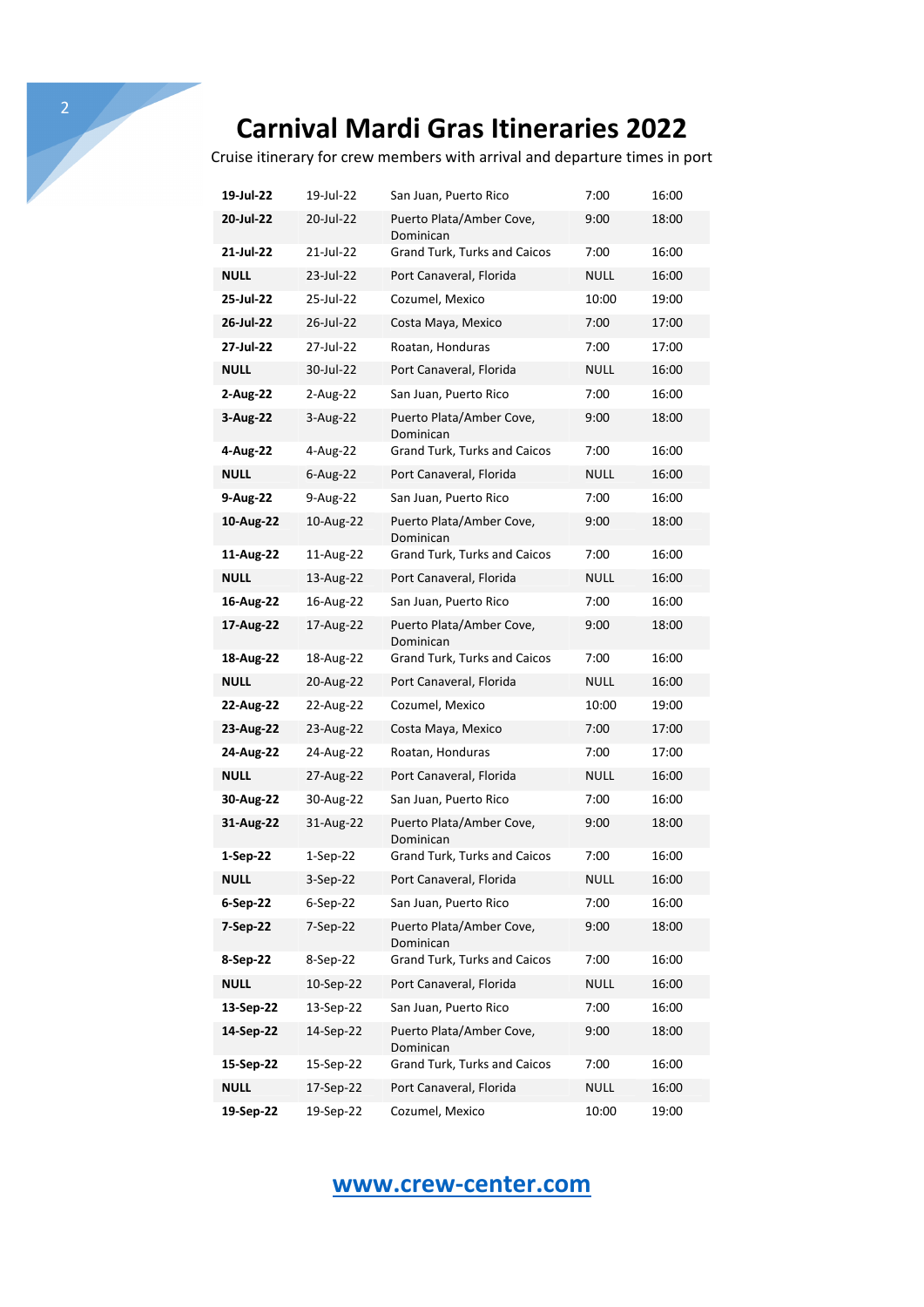# **Carnival Mardi Gras Itineraries 2022**

Cruise itinerary for crew members with arrival and departure times in port

| 20-Sep-22   | 20-Sep-22  | Costa Maya, Mexico                    | 7:00        | 17:00 |
|-------------|------------|---------------------------------------|-------------|-------|
| 21-Sep-22   | 21-Sep-22  | Roatan, Honduras                      | 7:00        | 17:00 |
| <b>NULL</b> | 24-Sep-22  | Port Canaveral, Florida               | <b>NULL</b> | 16:00 |
| 27-Sep-22   | 27-Sep-22  | San Juan, Puerto Rico                 | 7:00        | 16:00 |
| 28-Sep-22   | 28-Sep-22  | Puerto Plata/Amber Cove,<br>Dominican | 9:00        | 18:00 |
| 29-Sep-22   | 29-Sep-22  | Grand Turk, Turks and Caicos          | 7:00        | 16:00 |
| <b>NULL</b> | $1-Oct-22$ | Port Canaveral, Florida               | <b>NULL</b> | 16:00 |
| 4-Oct-22    | 4-Oct-22   | San Juan, Puerto Rico                 | 7:00        | 16:00 |
| 5-Oct-22    | 5-Oct-22   | Puerto Plata/Amber Cove,<br>Dominican | 9:00        | 18:00 |
| 6-Oct-22    | 6-Oct-22   | Grand Turk, Turks and Caicos          | 7:00        | 16:00 |
| <b>NULL</b> | 8-Oct-22   | Port Canaveral, Florida               | <b>NULL</b> | 16:00 |
| 11-Oct-22   | 11-Oct-22  | San Juan, Puerto Rico                 | 7:00        | 16:00 |
| 12-Oct-22   | 12-Oct-22  | Puerto Plata/Amber Cove,<br>Dominican | 9:00        | 18:00 |
| 13-Oct-22   | 13-Oct-22  | <b>Grand Turk, Turks and Caicos</b>   | 7:00        | 16:00 |
| <b>NULL</b> | 15-Oct-22  | Port Canaveral, Florida               | NULL        | 16:00 |
| 17-Oct-22   | 17-Oct-22  | Cozumel, Mexico                       | 10:00       | 19:00 |
| 18-Oct-22   | 18-Oct-22  | Costa Maya, Mexico                    | 7:00        | 17:00 |
| 19-Oct-22   | 19-Oct-22  | Roatan, Honduras                      | 7:00        | 17:00 |
| <b>NULL</b> | 22-Oct-22  | Port Canaveral, Florida               | <b>NULL</b> | 16:00 |
| 25-Oct-22   | 25-Oct-22  | San Juan, Puerto Rico                 | 7:00        | 16:00 |
| 26-Oct-22   | 26-Oct-22  | Puerto Plata/Amber Cove,<br>Dominican | 9:00        | 18:00 |
| 27-Oct-22   | 27-Oct-22  | Grand Turk, Turks and Caicos          | 7:00        | 16:00 |
| <b>NULL</b> | 29-Oct-22  | Port Canaveral, Florida               | <b>NULL</b> | 16:00 |
| 1-Nov-22    | 1-Nov-22   | San Juan, Puerto Rico                 | 7:00        | 16:00 |
| 2-Nov-22    | 2-Nov-22   | Puerto Plata/Amber Cove,<br>Dominican | 9:00        | 18:00 |
| 3-Nov-22    | 3-Nov-22   | Grand Turk, Turks and Caicos          | 7:00        | 16:00 |
| <b>NULL</b> | 5-Nov-22   | Port Canaveral, Florida               | <b>NULL</b> | 16:00 |
| 8-NOV-22    | 8-NOV-22   | San Juan, Puerto Rico                 | 7:00        | 16:00 |
| 9-Nov-22    | 9-Nov-22   | Puerto Plata/Amber Cove,<br>Dominican | 9:00        | 18:00 |
| 10-Nov-22   | 10-Nov-22  | Grand Turk, Turks and Caicos          | 7:00        | 16:00 |
| <b>NULL</b> | 12-Nov-22  | Port Canaveral, Florida               | <b>NULL</b> | 16:00 |
| 14-Nov-22   | 14-Nov-22  | Cozumel, Mexico                       | 10:00       | 19:00 |
| 15-Nov-22   | 15-Nov-22  | Costa Maya, Mexico                    | 7:00        | 17:00 |
| 16-Nov-22   | 16-Nov-22  | Roatan, Honduras                      | 7:00        | 17:00 |
| <b>NULL</b> | 19-Nov-22  | Port Canaveral, Florida               | <b>NULL</b> | 16:00 |
| 22-Nov-22   | 22-Nov-22  | San Juan, Puerto Rico                 | 7:00        | 16:00 |
| 23-Nov-22   | 23-Nov-22  | Puerto Plata/Amber Cove,<br>Dominican | 9:00        | 18:00 |

#### **www.crew-center.com**